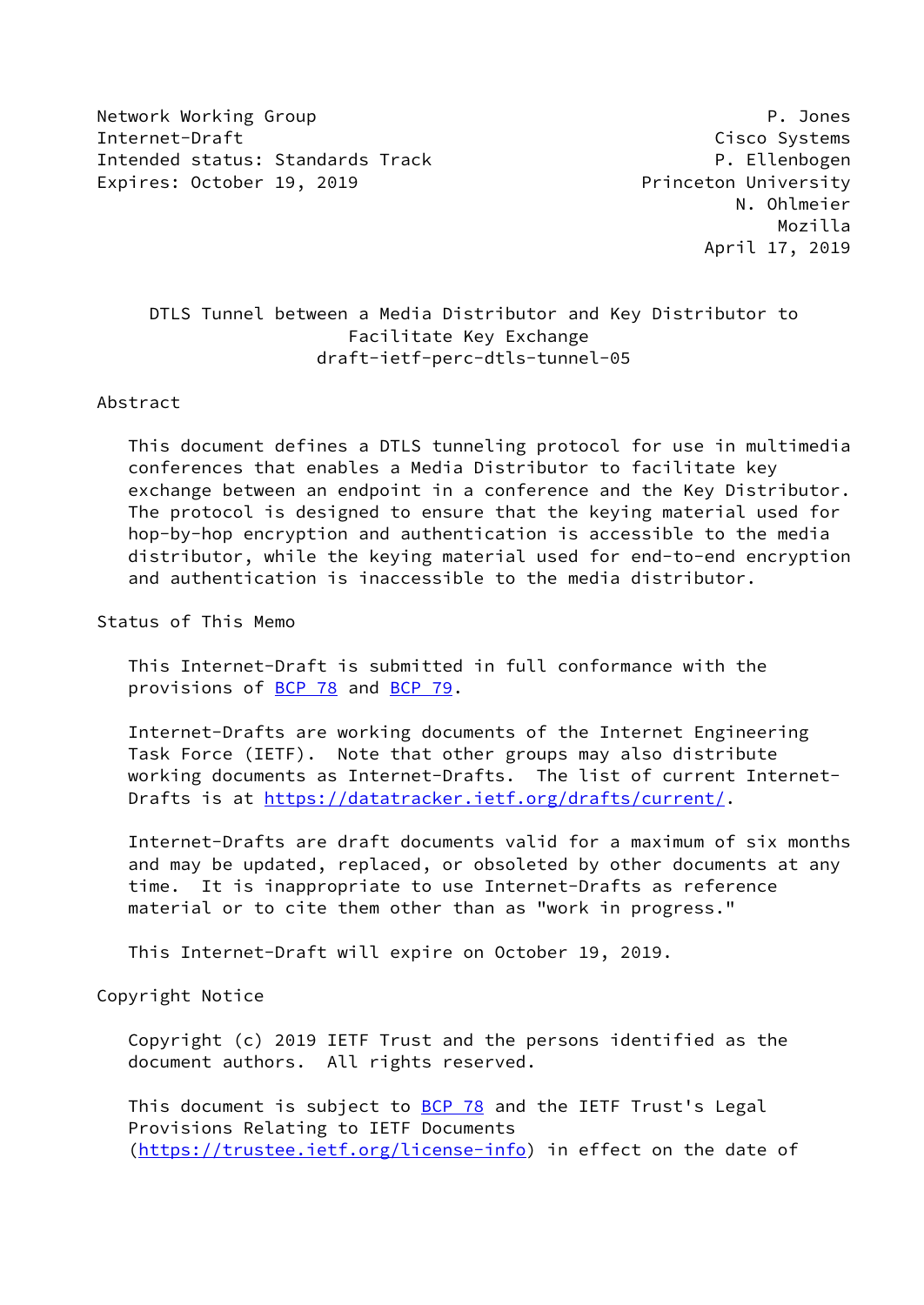<span id="page-1-1"></span>

 publication of this document. Please review these documents carefully, as they describe your rights and restrictions with respect to this document. Code Components extracted from this document must include Simplified BSD License text as described in Section 4.e of the Trust Legal Provisions and are provided without warranty as described in the Simplified BSD License.

Table of Contents

|                                                       | $\overline{2}$ |
|-------------------------------------------------------|----------------|
| Conventions Used In This Document<br>$\overline{2}$ . | $\overline{3}$ |
| 3.                                                    | $\overline{3}$ |
| $\overline{4}$ .                                      | $\overline{4}$ |
| 5.                                                    | 6              |
| 5.1.                                                  | 6              |
| Tunnel Establishment Procedures<br>5.2.               | 6              |
| Media Distributor Tunneling Procedures<br>5.3.        | $\overline{1}$ |
| Key Distributor Tunneling Procedures<br>5.4.          | 8              |
| $5.5$ . Versioning Considerations                     | 9              |
|                                                       | 10             |
| 6.1. Tunnel Message Format                            | 10             |
| $\mathbf{I}$ .                                        | 13             |
| 8.                                                    | 14             |
| 9.                                                    | 14             |
| 10.                                                   | 15             |
|                                                       | 15             |
| 11.1.                                                 | 15             |
| Informative References<br>11.2.                       | 16             |
| Authors' Addresses                                    | 16             |
|                                                       |                |

# <span id="page-1-0"></span>[1](#page-1-0). Introduction

 An objective of Privacy-Enhanced RTP Conferencing (PERC) is to ensure that endpoints in a multimedia conference have access to the end-to end (E2E) and hop-by-hop (HBH) keying material used to encrypt and authenticate Real-time Transport Protocol (RTP) [\[RFC3550](https://datatracker.ietf.org/doc/pdf/rfc3550)] packets, while the Media Distributor has access only to the hop-by-hop (HBH) keying material for encryption and authentication.

 This specification defines a tunneling protocol that enables the media distributor to tunnel DTLS [\[RFC6347](https://datatracker.ietf.org/doc/pdf/rfc6347)] messages between an endpoint and the key distributor, thus allowing an endpoint to use DTLS-SRTP [[RFC5764](https://datatracker.ietf.org/doc/pdf/rfc5764)] for establishing encryption and authentication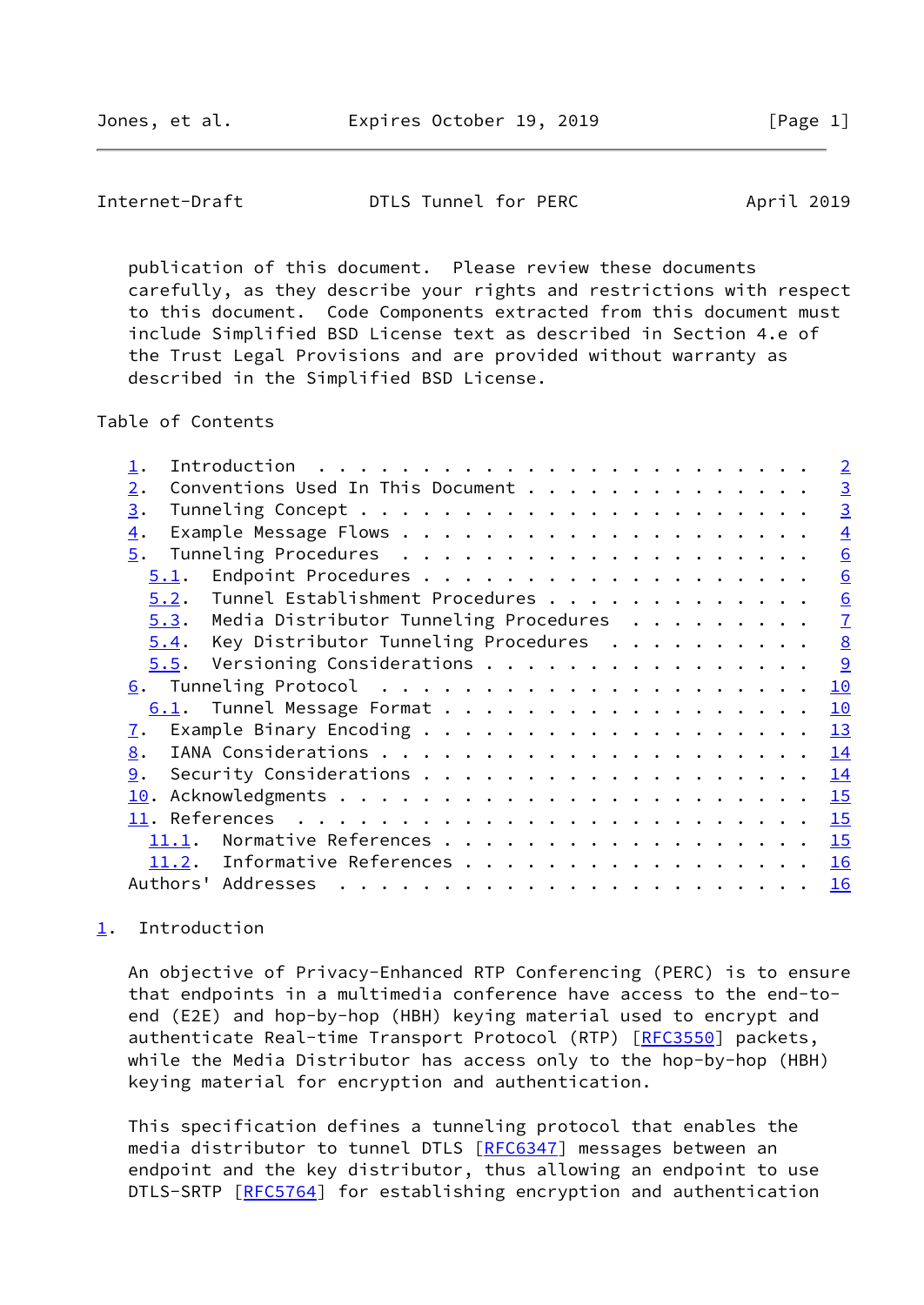keys with the key distributor.

 The tunnel established between the media distributor and key distributor is a TLS connection that is established before any messages are forwarded by the media distributor on behalf of the

| Jones, et al. | Expires October 19, 2019 |  | [Page 2] |
|---------------|--------------------------|--|----------|
|               |                          |  |          |

<span id="page-2-1"></span>Internet-Draft DTLS Tunnel for PERC April 2019

 endpoint. DTLS packets received from the endpoint are encapsulated by the media distributor inside this tunnel as data to be sent to the key distributor. Likewise, when the media distributor receives data from the key distributor over the tunnel, it extracts the DTLS message inside and forwards the DTLS message to the endpoint. In this way, the DTLS association for the DTLS-SRTP procedures is established between the endpoint and the key distributor, with the media distributor simply forwarding packets between the two entities and having no visibility into the confidential information exchanged.

 Following the existing DTLS-SRTP procedures, the endpoint and key distributor will arrive at a selected cipher and keying material, which are used for HBH encryption and authentication by both the endpoint and the media distributor. However, since the media distributor would not have direct access to this information, the key distributor explicitly shares the HBH key information with the media distributor via the tunneling protocol defined in this document. Additionally, the endpoint and key distributor will agree on a cipher for E2E encryption and authentication. The key distributor will transmit keying material to the endpoint for E2E operations, but will not share that information with the media distributor.

 By establishing this TLS tunnel between the media distributor and key distributor and implementing the protocol defined in this document, it is possible for the media distributor to facilitate the establishment of a secure DTLS association between an endpoint and the key distributor in order for the endpoint to receive E2E and HBH keying material. At the same time, the key distributor can securely provide the HBH keying material to the media distributor.

## <span id="page-2-0"></span>[2](#page-2-0). Conventions Used In This Document

 The key words "MUST", "MUST NOT", "REQUIRED", "SHALL", "SHALL NOT", "SHOULD", "SHOULD NOT", "RECOMMENDED", "MAY", and "OPTIONAL" in this document are to be interpreted as described in [\[RFC2119](https://datatracker.ietf.org/doc/pdf/rfc2119)] when they appear in ALL CAPS. These words may also appear in this document in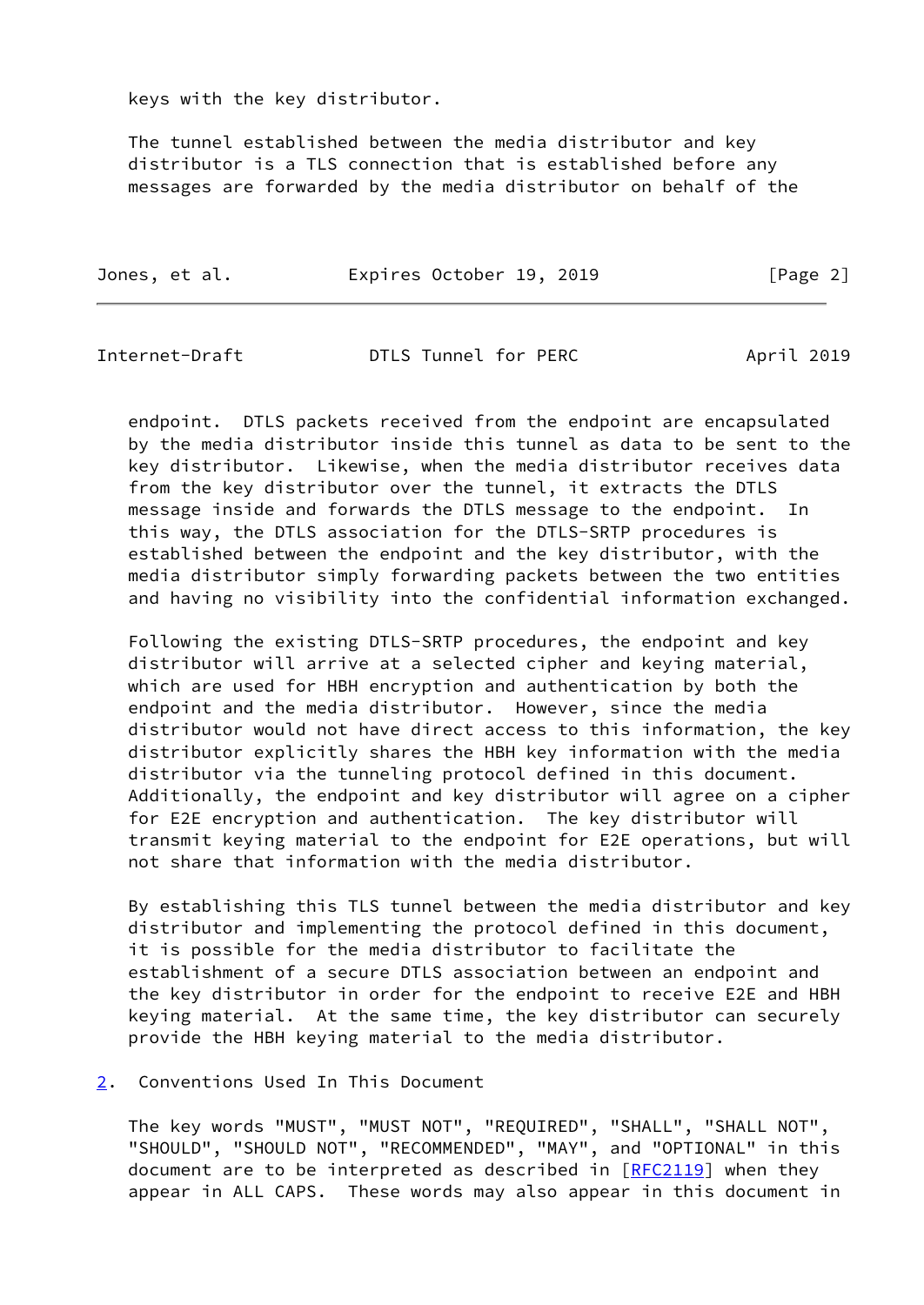lower case as plain English words, absent their normative meanings.

<span id="page-3-0"></span>[3](#page-3-0). Tunneling Concept

 A TLS connection (tunnel) is established between the media distributor and the key distributor. This tunnel is used to relay DTLS messages between the endpoint and key distributor, as depicted in Figure 1:

| Expires October 19, 2019<br>Jones, et al. | [Page 3] |  |
|-------------------------------------------|----------|--|
|-------------------------------------------|----------|--|

<span id="page-3-2"></span>Internet-Draft DTLS Tunnel for PERC April 2019



Figure 1: TLS Tunnel to Key Distributor

 The three entities involved in this communication flow are the endpoint, the media distributor, and the key distributor. The behavior of each entity is described in **Section 5.** 

 The key distributor is a logical function that might might be co resident with a key management server operated by an enterprise, reside in one of the endpoints participating in the conference, or elsewhere that is trusted with E2E keying material.

<span id="page-3-1"></span>[4](#page-3-1). Example Message Flows

 This section provides an example message flow to help clarify the procedures described later in this document. It is necessary that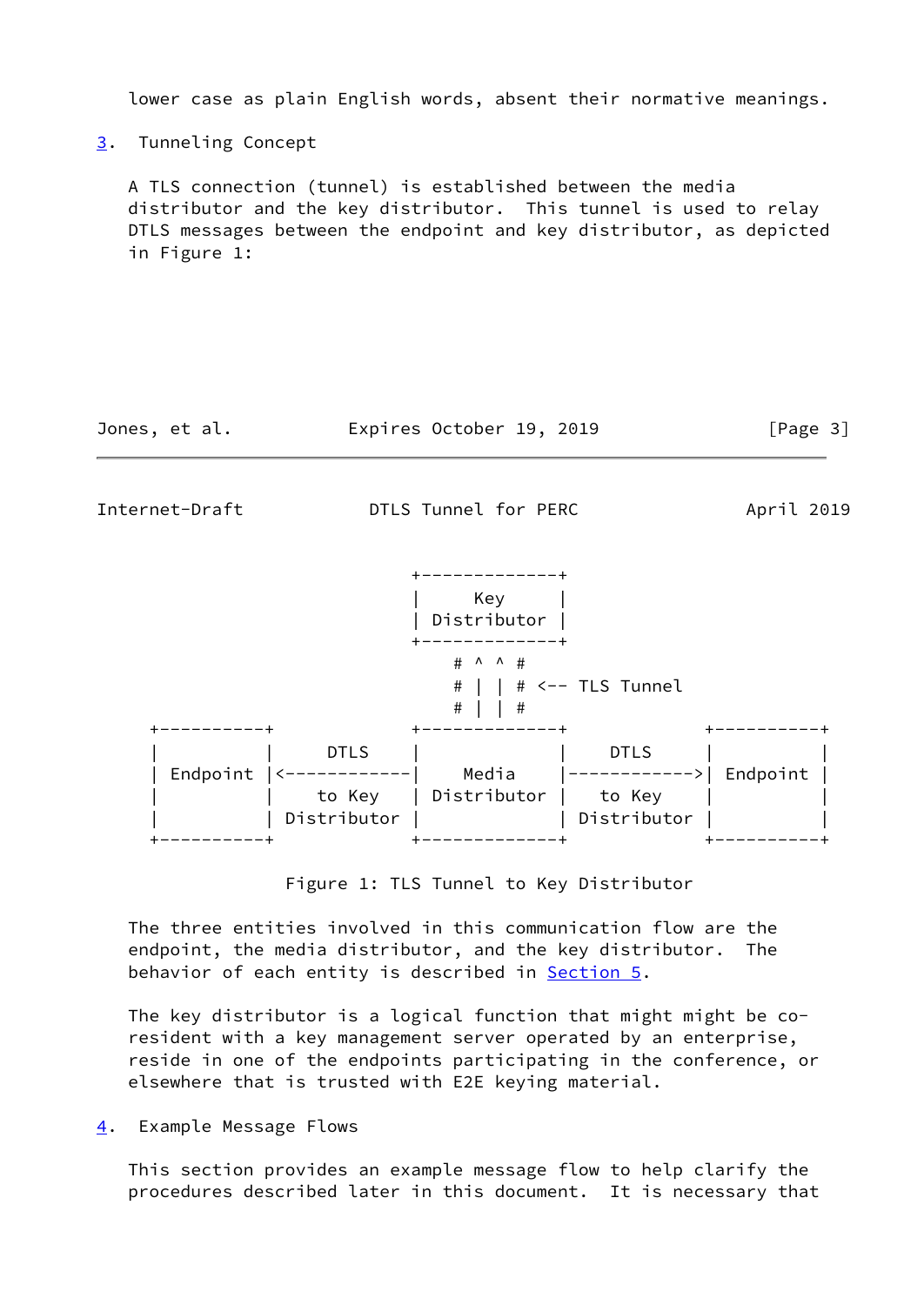the key distributor and media distributor establish a mutually authenticated TLS connection for the purpose of sending tunneled messages, though the complete TLS handshake for the tunnel is not shown in Figure 2 since there is nothing new this document introduces with regard to those procedures.

 Once the tunnel is established, it is possible for the media distributor to relay the DTLS messages between the endpoint and the key distributor. Figure 2 shows a message flow wherein the endpoint uses DTLS-SRTP to establish an association with the key distributor. In the process, the media distributor shares its supported SRTP protection profile information (see [\[RFC5764](https://datatracker.ietf.org/doc/pdf/rfc5764)]) and the key distributor shares HBH keying material and selected cipher with the media distributor.

| Jones, et al.  |                        |  |  | Expires October 19, 2019                          | [Page 4]     |                 |
|----------------|------------------------|--|--|---------------------------------------------------|--------------|-----------------|
| Internet-Draft |                        |  |  | DTLS Tunnel for PERC                              |              | April 2019      |
|                | Endpoint               |  |  | media distributor                                 |              | key distributor |
|                |                        |  |  | 〈========================><br>TLS Connection Made |              |                 |
|                |                        |  |  | ========================><br>SupportedProfiles    |              |                 |
|                | DTLS handshake message |  |  | =========================><br>TunneledDtls        |              |                 |
|                |                        |  |  | =========================                         | MediaKeys    |                 |
|                |                        |  |  | may be multiple handshake messages                |              |                 |
|                | DTLS handshake message |  |  | ___________________________                       | TunneledDtls |                 |

Figure 2: Sample DTLS-SRTP Exchange via the Tunnel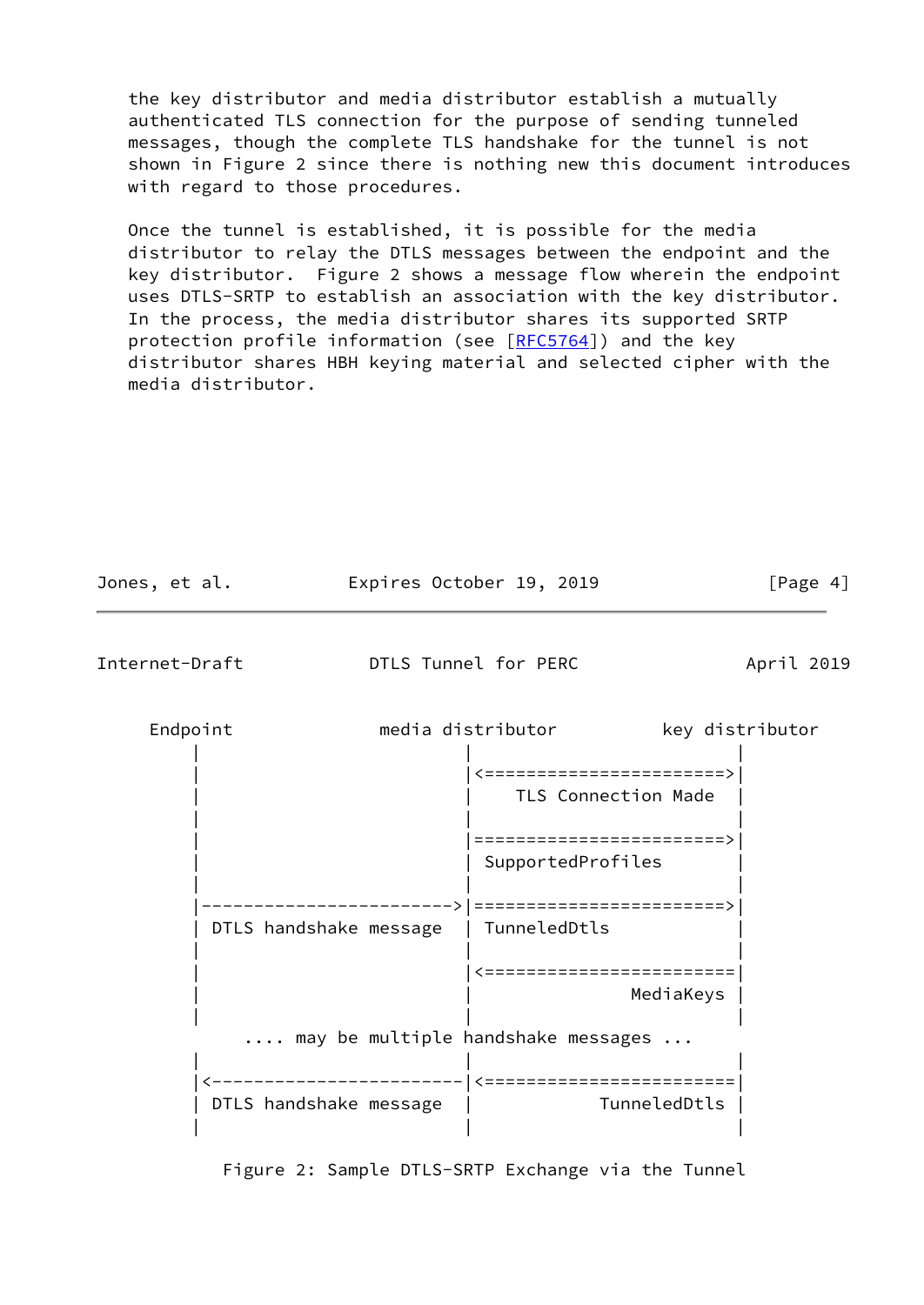After the initial TLS connection has been established each of the messages on the right-hand side of Figure 2 is a tunneling protocol message as defined in Section [Section 6.](#page-10-0)

 SRTP protection profiles supported by the media distributor will be sent in a "SupportedProfiles" message when the TLS tunnel is initially established. The key distributor will use that information to select a common profile supported by both the endpoint and the media distributor to ensure that hop-by-hop operations can be successfully performed.

 As DTLS messages are received from the endpoint by the media distributor, they are forwarded to the key distributor encapsulated inside abbrev "TunneledDtls" message. Likewise, as "TunneledDtls" messages are received by the media distributor from the key distributor, the encapsulated DTLS packet is forwarded to the endpoint.

 The key distributor will provide the SRTP [[RFC3711](https://datatracker.ietf.org/doc/pdf/rfc3711)] keying material to the media distributor for HBH operations via the "MediaKeys" message. The media distributor will extract this keying material from the "MediaKeys" message when received and use it for hop-by-hop encryption and authentication.

| Jones, et al. |  |  | Expires October 19, 2019 |  |  |  | [Page 5] |  |
|---------------|--|--|--------------------------|--|--|--|----------|--|
|---------------|--|--|--------------------------|--|--|--|----------|--|

<span id="page-5-1"></span>

| Internet-Draft | DTLS Tunnel for PERC | April 2019 |
|----------------|----------------------|------------|
|                |                      |            |

## <span id="page-5-0"></span>[5](#page-5-0). Tunneling Procedures

 The following sub-sections explain in detail the expected behavior of the endpoint, the media distributor, and the key distributor.

 It is important to note that the tunneling protocol described in this document is not an extension to TLS [\[RFC5246](https://datatracker.ietf.org/doc/pdf/rfc5246)] or DTLS [[RFC6347](https://datatracker.ietf.org/doc/pdf/rfc6347)]. Rather, it is a protocol that transports DTLS messages generated by an endpoint or key distributor as data inside of the TLS connection established between the media distributor and key distributor.

<span id="page-5-2"></span>[5.1](#page-5-2). Endpoint Procedures

 The endpoint follows the procedures outlined for DTLS-SRTP [[RFC5764\]](https://datatracker.ietf.org/doc/pdf/rfc5764) in order to establish the cipher and keys used for encryption and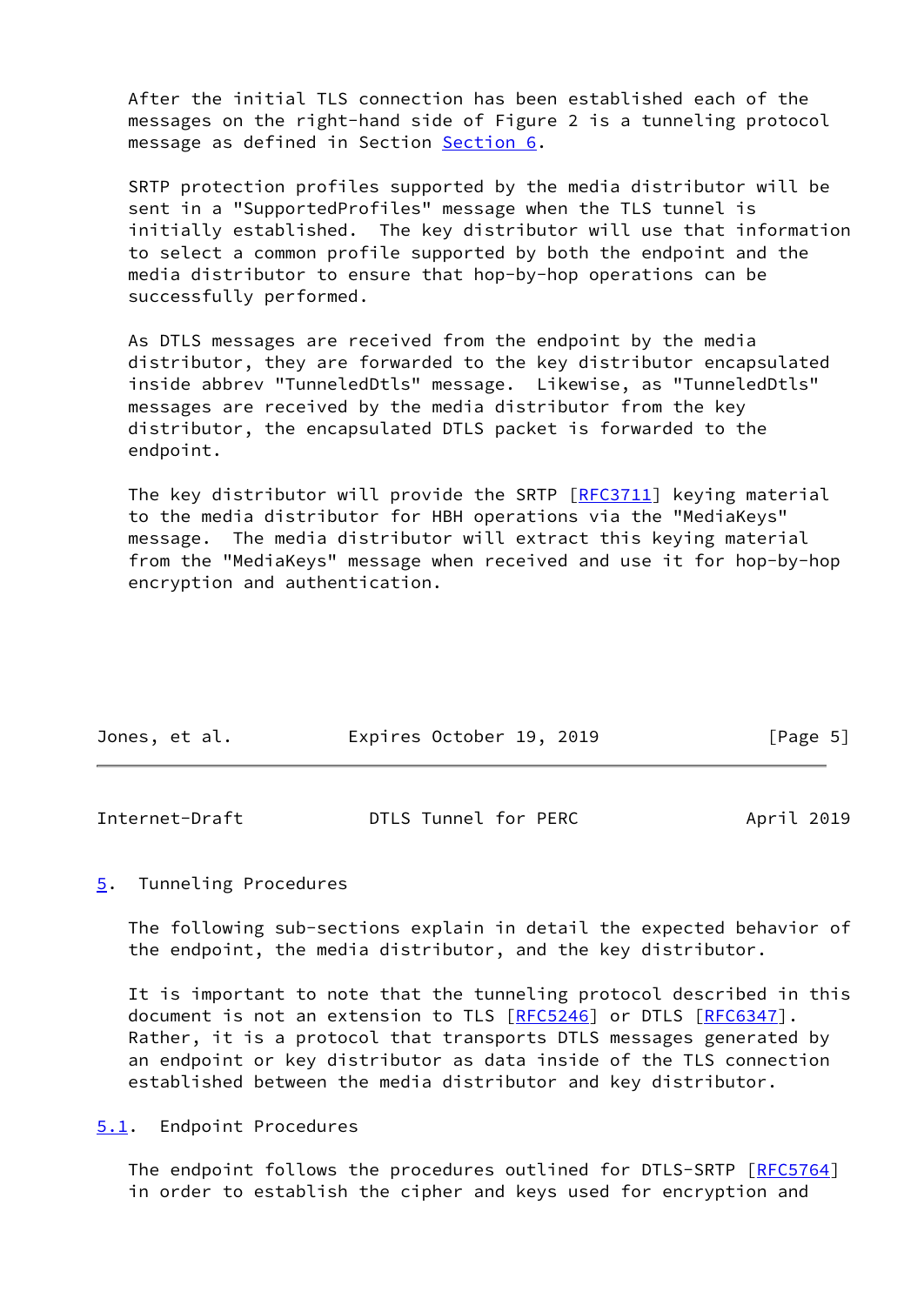authentication, with the endpoint acting as the client and the key distributor acting as the server. The endpoint does not need to be aware of the fact that DTLS messages it transmits toward the media distributor are being tunneled to the key distributor.

The endpoint MUST include the "sdp tls id" DTLS extension [\[I-D.thomson-mmusic-sdp-uks\]](#page-16-2) in the "ClientHello" message when establishing a DTLS association. Likewise, the "tls-id" SDP [\[RFC4566](https://datatracker.ietf.org/doc/pdf/rfc4566)] attribute MUST be included in SDP sent by the endpoint in both the offer and answer [[RFC3264](https://datatracker.ietf.org/doc/pdf/rfc3264)] messages as per [\[I-D.ietf-mmusic-dtls-sdp](#page-16-3)].

When receiving a "tls\_id" value from the key distributor, the client MUST check to ensure that value matches the "tls-id" value received in SDP. If the values do not match, the endpoint MUST consider any received keying material to be invalid and terminate the DTLS association.

<span id="page-6-0"></span>[5.2](#page-6-0). Tunnel Establishment Procedures

 Either the media distributor or key distributor initiates the establishment of a TLS tunnel. Which entity acts as the TLS client when establishing the tunnel and what event triggers the establishment of the tunnel are outside the scope of this document. Further, how the trust relationships are established between the key distributor and media distributor are also outside the scope of this document.

A tunnel MUST be a mutually authenticated TLS connection.

 The media distributor or key distributor MUST establish a tunnel prior to forwarding tunneled DTLS messages. Given the time-sensitive

| Jones, et al. | Expires October 19, 2019 | [Page 6] |  |
|---------------|--------------------------|----------|--|
|               |                          |          |  |

<span id="page-6-1"></span>Internet-Draft DTLS Tunnel for PERC April 2019

 nature of DTLS-SRTP procedures, a tunnel SHOULD be established prior to the media distributor receiving a DTLS message from an endpoint.

 A single tunnel MAY be used to relay DTLS messages between any number of endpoints and the key distributor.

 A media distributor MAY have more than one tunnel established between itself and one or more key distributors. When multiple tunnels are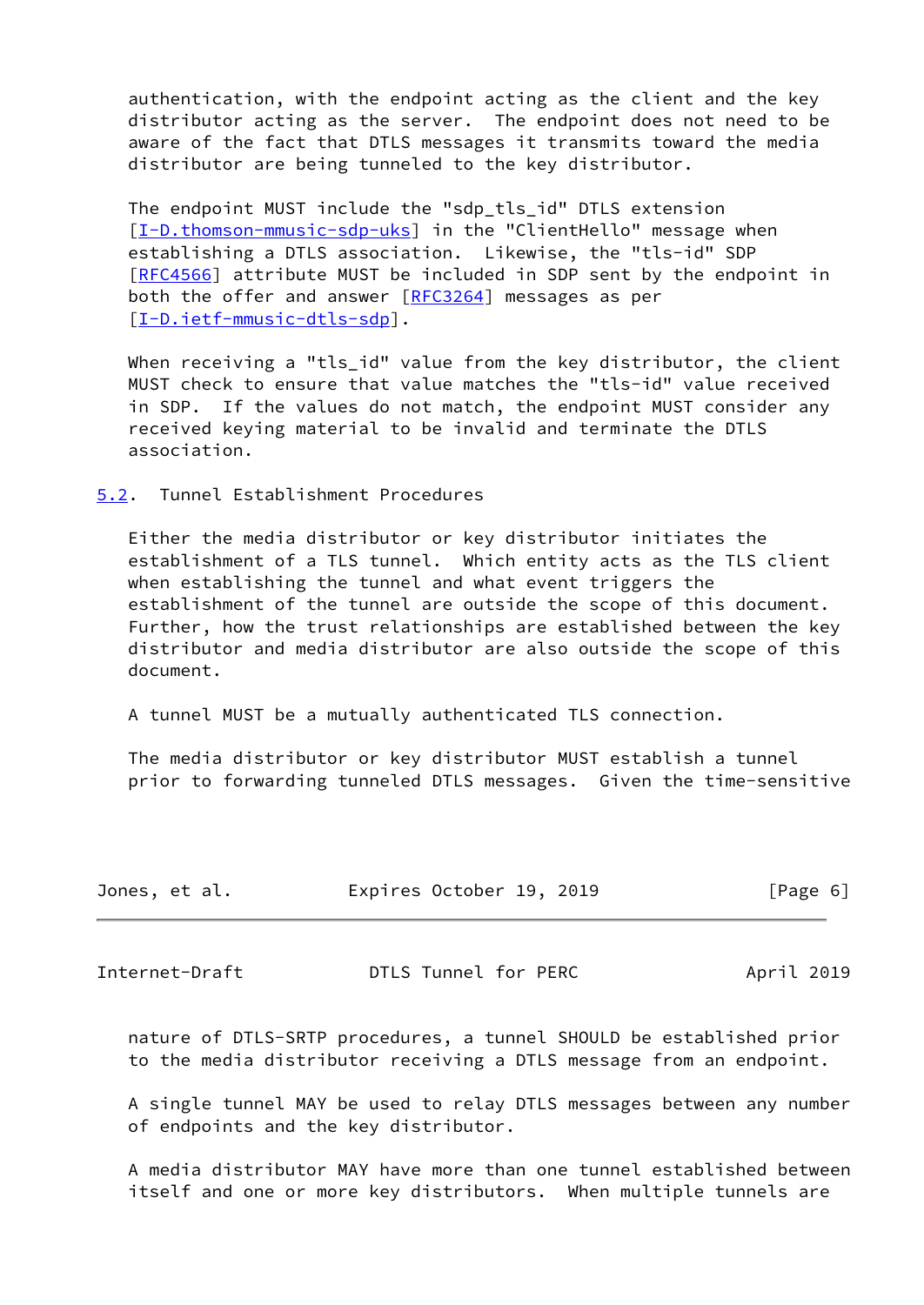established, which tunnel or tunnels to use to send messages for a given conference is outside the scope of this document.

#### <span id="page-7-0"></span>[5.3](#page-7-0). Media Distributor Tunneling Procedures

 The first message transmitted over the tunnel is the "SupportedProfiles" (see [Section 6](#page-10-0)). This message informs the key distributor about which DTLS-SRTP profiles the media distributor supports. This message MUST be sent each time a new tunnel connection is established or, in the case of connection loss, when a connection is re-established. The media distributor MUST support the same list of protection profiles for the duration of any endpoint initiated DTLS association and tunnel connection.

 The media distributor MUST assign a unique association identifier for each endpoint-initiated DTLS association and include it in all messages forwarded to the key distributor. The key distributor will subsequently include this identifier in all messages it sends so that the media distributor can map messages received via a tunnel and forward those messages to the correct endpoint. The association identifier MUST be randomly assigned UUID [[RFC4122](https://datatracker.ietf.org/doc/pdf/rfc4122)] value.

 When a DTLS message is received by the media distributor from an endpoint, it forwards the UDP payload portion of that message to the key distributor encapsulated in a "TuneledDtls" message. The media distributor is not required to forward all messages received from an endpoint for a given DTLS association through the same tunnel if more than one tunnel has been established between it and a key distributor.

 When a "MediaKeys" message is received, the media distributor MUST extract the cipher and keying material conveyed in order to subsequently perform HBH encryption and authentication operations for RTP and RTCP packets sent between it and an endpoint. Since the HBH keying material will be different for each endpoint, the media distributor uses the association identifier included by the key distributor to ensure that the HBH keying material is used with the correct endpoint.

| Jones, et al. | Expires October 19, 2019 | [Page 7] |
|---------------|--------------------------|----------|
|---------------|--------------------------|----------|

<span id="page-7-1"></span>Internet-Draft DTLS Tunnel for PERC April 2019

The media distributor MUST forward all DTLS messages received from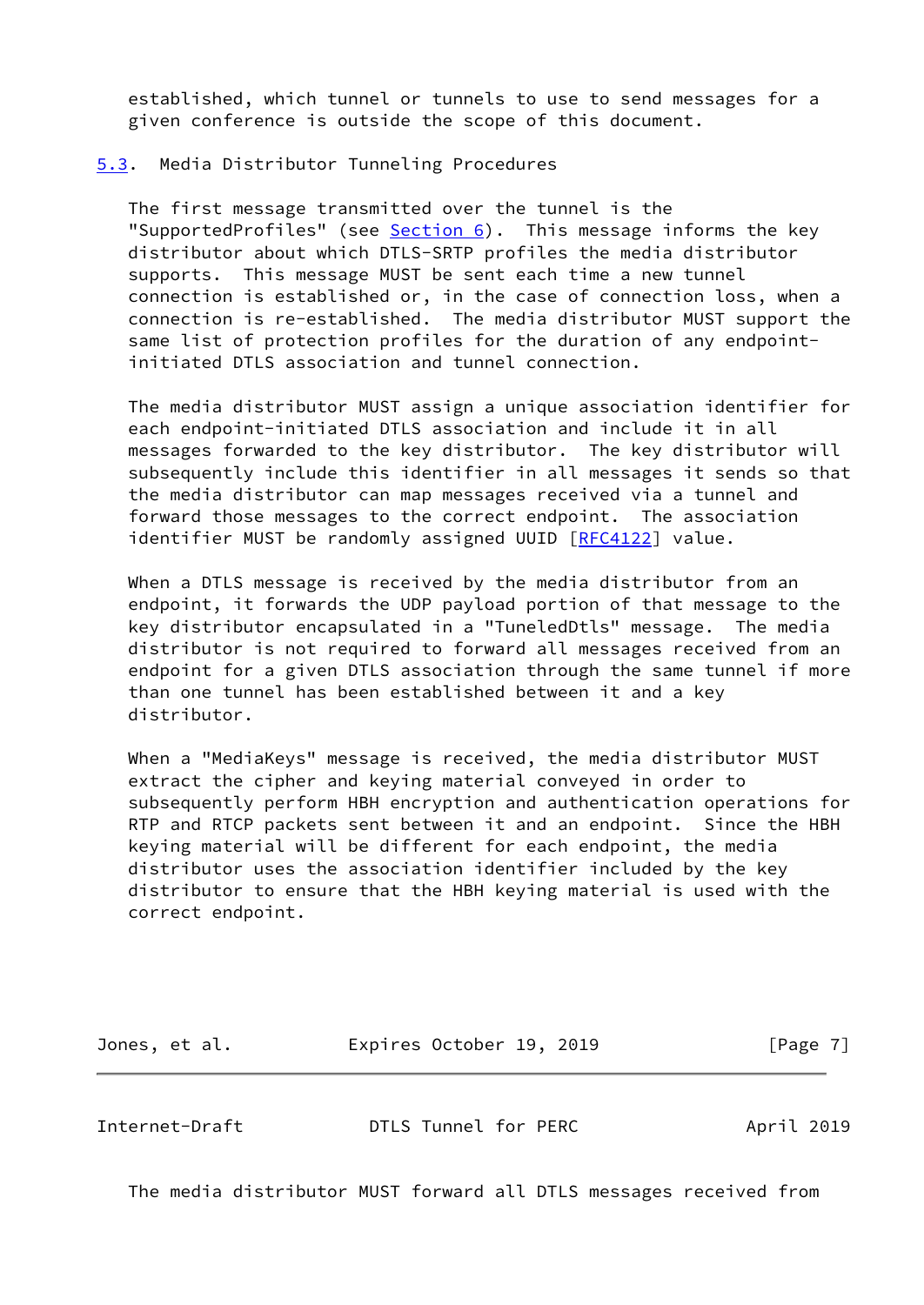either the endpoint or the key distributor (via the "TunneledDtls" message) to ensure proper communication between those two entities.

 When the media distributor detects an endpoint has disconnected or when it receives conference control messages indicating the endpoint is to be disconnected, the media distributors MUST send an "EndpointDisconnect" message with the association identifier assigned to the endpoint to the key distributor. The media distributor SHOULD take a loss of all RTP and RTCP packets as an indicator that the endpoint has disconnected. The particulars of how RTP and RTCP are to be used to detect an endpoint disconnect, such as timeout period, is not specified. The media distributor MAY use additional indicators to determine when an endpoint has disconnected.

<span id="page-8-0"></span>[5.4](#page-8-0). Key Distributor Tunneling Procedures

 Each TLS tunnel established between the media distributor and the key distributor MUST be mutually authenticated.

When the media distributor relays a DTLS message from an endpoint, the media distributor will include an association identifier that is unique per endpoint-originated DTLS association. The association identifier remains constant for the life of the DTLS association. The key distributor identifies each distinct endpoint-originated DTLS association by the association identifier.

 When processing an incoming endpoint association, the key distributor MUST extract the "tls\_id" value transmitted in the "ClientHello" message and match that against "tls-id" value the endpoint transmitted via SDP. If the values in SDP and the "ClientHello" do not match, the DTLS association MUST be rejected.

 The process through which the "tls-id" in SDP is conveyed to the key distributor is outside the scope of this document.

 The key distributor MUST correlate the certificate fingerprint and "tls id" received from endpoint's "ClientHello" message with the corresponding values received from the SDP transmitted by the endpoint. It is through this correlation that the key distributor can be sure to deliver the correct conference key to the endpoint.

 When sending the "ServerHello" message, the key distributor MUST insert its own "tls\_id" value in the "sdp\_tls\_id" extension. This value MUST also be conveyed back to the client via SDP as a "tls-id" attribute.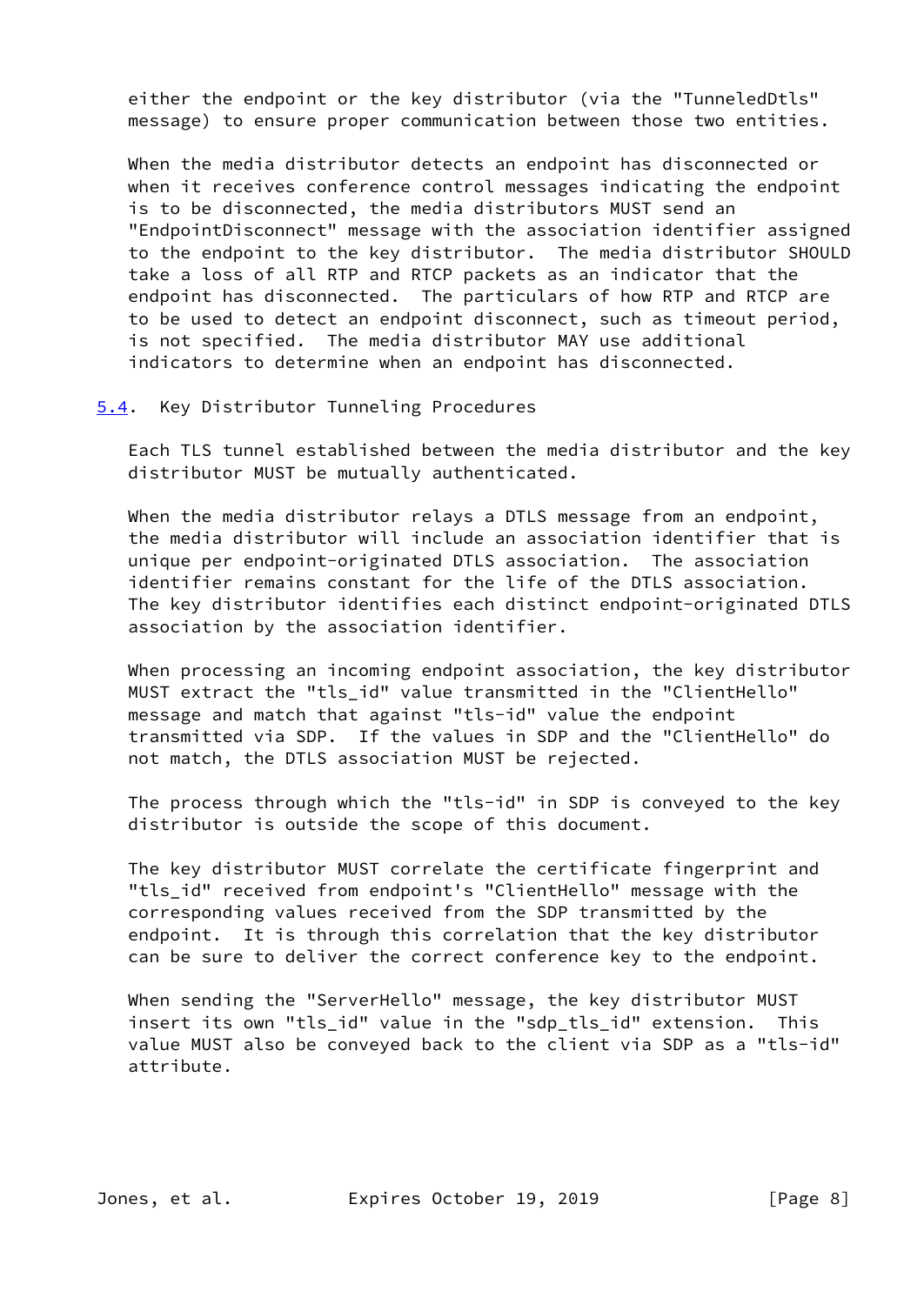<span id="page-9-1"></span> The key distributor MUST encapsulate any DTLS message it sends to an endpoint inside a "TunneledDtls" message (see [Section 6\)](#page-10-0). The key distributor is not required to transmit all messages a given DTLS association through the same tunnel if more than one tunnel has been established between it and a media distributor.

 The key distributor MUST use the same association identifier in messages sent to an endpoint as was received in messages from that endpoint. This ensures the media distributor can forward the messages to the correct endpoint.

 The key distributor extracts tunneled DTLS messages from an endpoint and acts on those messages as if that endpoint had established the DTLS association directly with the key distributor. The key distributor is acting as the DTLS server and the endpoint is acting as the DTLS client. The handling of the messages and certificates is exactly the same as normal DTLS-SRTP procedures between endpoints.

 The key distributor MUST send a "MediaKeys" message to the media distributor as soon as the HBH encryption key is computed and before it sends a DTLS "Finished" message to the endpoint. The "MediaKeys" message includes the selected cipher (i.e. protection profile), MKI [\[RFC3711](https://datatracker.ietf.org/doc/pdf/rfc3711)] value (if any), SRTP master keys, and SRTP master salt values. The key distributor MUST use the same association identifier in the "MediaKeys" message as is used in the "TunneledDtls" messages for the given endpoint.

 The key distributor uses the certificate fingerprint of the endpoint along with the "tls\_id" value received in the "sdp\_tls\_id" extension to determine which conference a given DTLS association is associated.

 The key distributor MUST select a cipher that is supported by both the endpoint and the media distributor to ensure proper HBH operations.

 When the DTLS association between the endpoint and the key distributor is terminated, regardless of which entity initiated the termination, the key distributor MUST send an "EndpointDisconnect" message with the association identifier assigned to the endpoint to the media distributor.

<span id="page-9-0"></span>[5.5](#page-9-0). Versioning Considerations

 All messages for an established tunnel MUST utilize the same version value.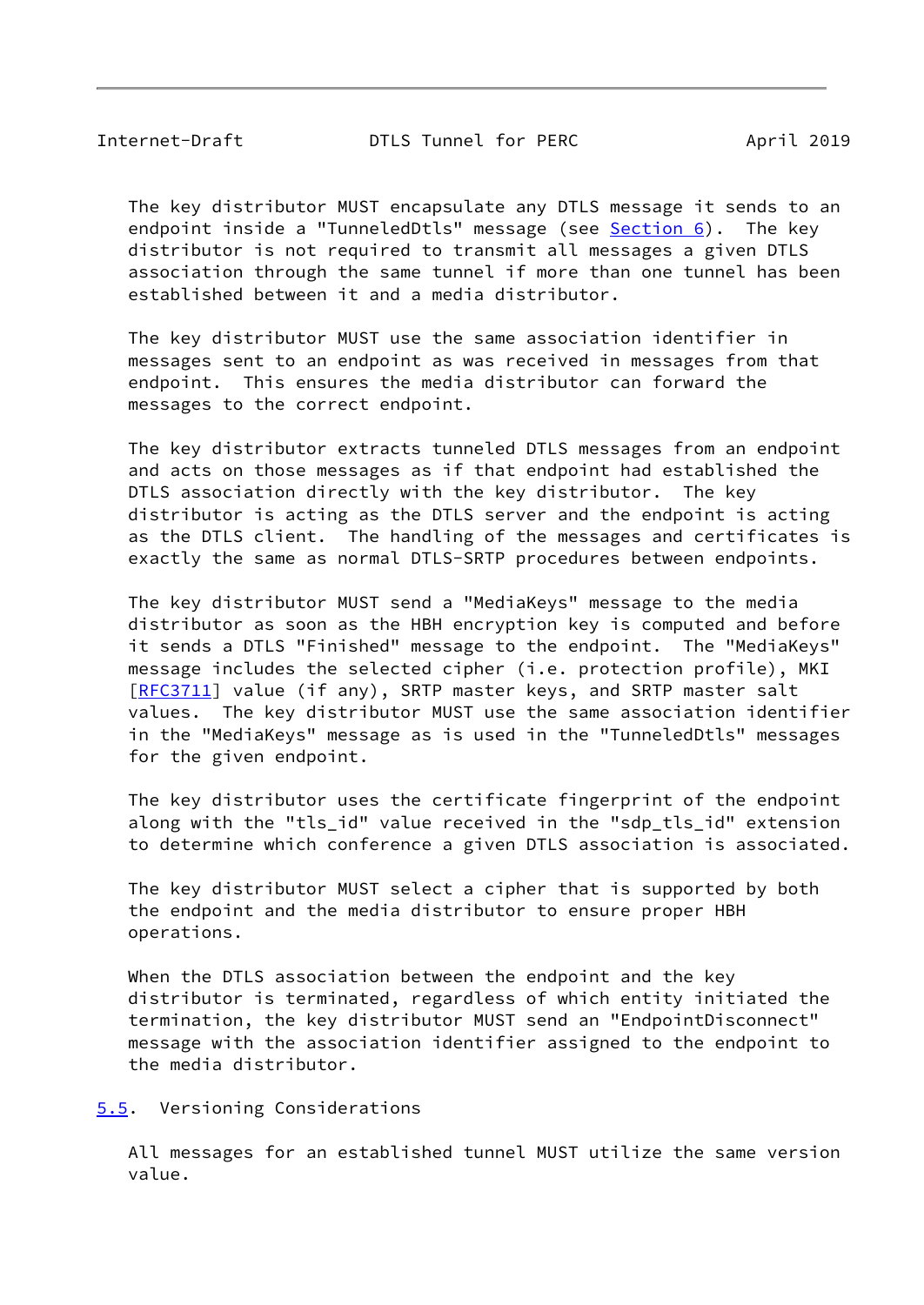Since the media distributor sends the first message over the tunnel, it effectively establishes the version of the protocol to be used.

| Jones, et al. |  | Expires October 19, 2019 |  |  | [Page 9] |
|---------------|--|--------------------------|--|--|----------|
|---------------|--|--------------------------|--|--|----------|

<span id="page-10-1"></span>Internet-Draft DTLS Tunnel for PERC April 2019

 If that version is not supported by the key distributor, it MUST discard the message, transmit an "UnsupportedVersion" message, and close the TLS connection.

 The media distributor MUST take note of the version received in an "UnsupportedVersion" message and use that version when attempting to re-establish a failed tunnel connection. Note that it is not necessary for the media distributor to understand the newer version of the protocol to understand that the first message received is "UnsupportedVersion". The media distributor can determine from the first two octets received what the version number is and that the message is "UnsupportedVersion". The rest of the data received, if any, would be discarded and the connection closed (if not already closed).

<span id="page-10-0"></span>[6](#page-10-0). Tunneling Protocol

 Tunneled messages are transported via the TLS tunnel as application data between the media distributor and the key distributor. Tunnel messages are specified using the format described in **[RFC5246]** section 4. As in [[RFC5246](https://datatracker.ietf.org/doc/pdf/rfc5246)], all values are stored in network byte (big endian) order; the uint32 represented by the hex bytes 01 02 03 04 is equivalent to the decimal value 16909060.

 The protocol defines several different messages, each of which containing the the following information:

- o Protocol version
- o Message type identifier
- o The message body

 Each of these messages is a "TunnelMessage" in the syntax, with a message type indicating the actual content of the message body.

<span id="page-10-2"></span>[6.1](#page-10-2). Tunnel Message Format

The syntax of the protocol is defined below. "TunnelMessage" defines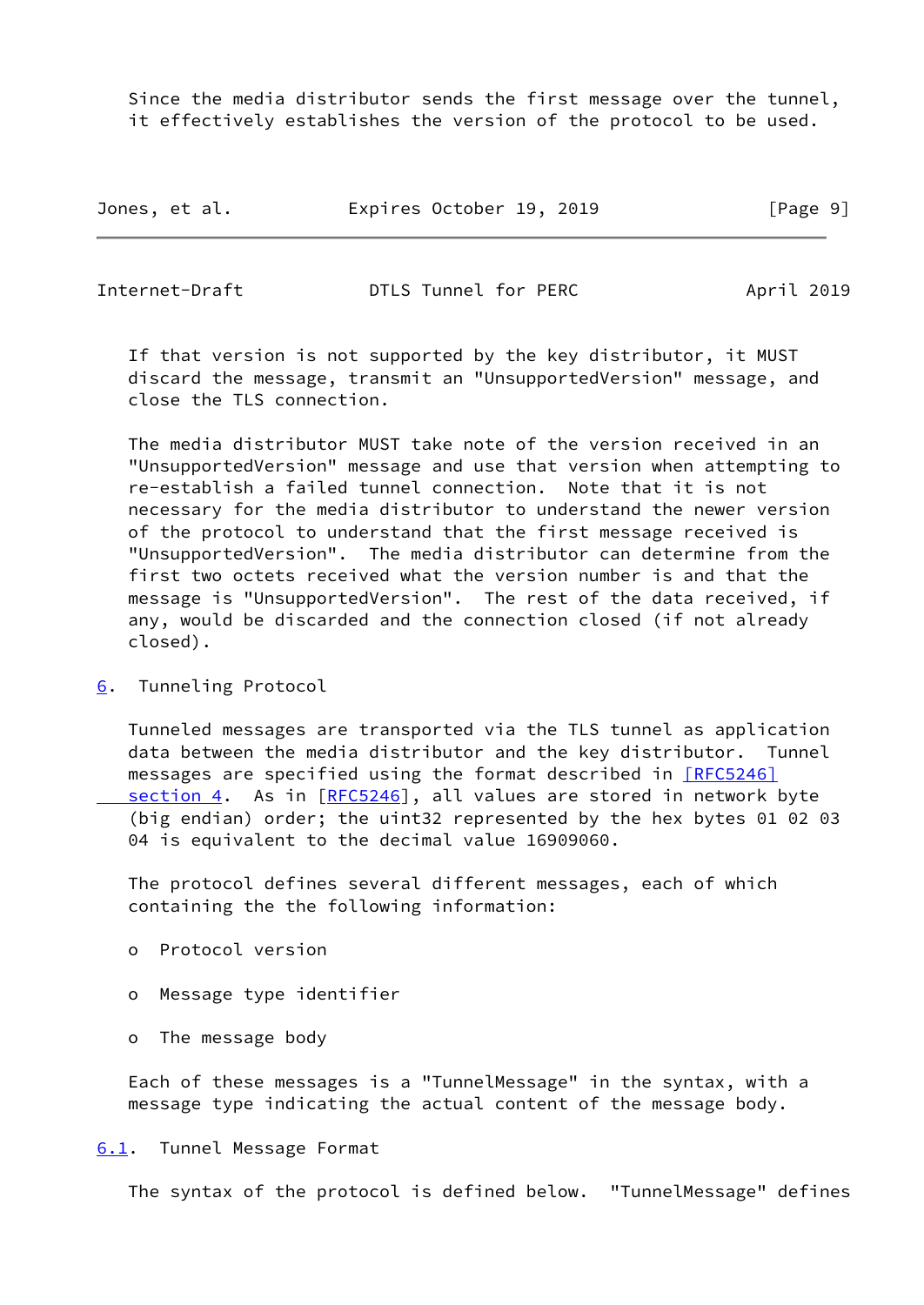the structure of all messages sent via the tunnel protocol. That structure includes a field called "msg\_type" that identifies the specific type of message contained within "TunnelMessage".

```
Jones, et al. Expires October 19, 2019 [Page 10]
Internet-Draft DTLS Tunnel for PERC April 2019
    enum {
       supported_profiles(1),
       unsupported_version(2),
       media_keys(3),
       tunneled_dtls(4),
       endpoint_disconnect(5),
        (255)
   } MsgType;
   opaque uuid[16];
    struct {
       MsgType msg_type;
       uint16 length;
       select (MsgType) {
           case supported_profiles: SupportedProfiles;
           case unsupported_version: UnsupportedVersion;
           case media_keys: MediaKeys;
           case tunneled_dtls: TunneledDtls;
           case endpoint_disconnect: EndpointDisconnect;
     } body;
   } TunnelMessage;
   The elements of "TunnelMessage" include:
   o msg_type: the type of message contained within the structure
      "body".
   o length: the length in octets of the following "body" of the
      message.
   The "SupportedProfiles" message is defined as:
```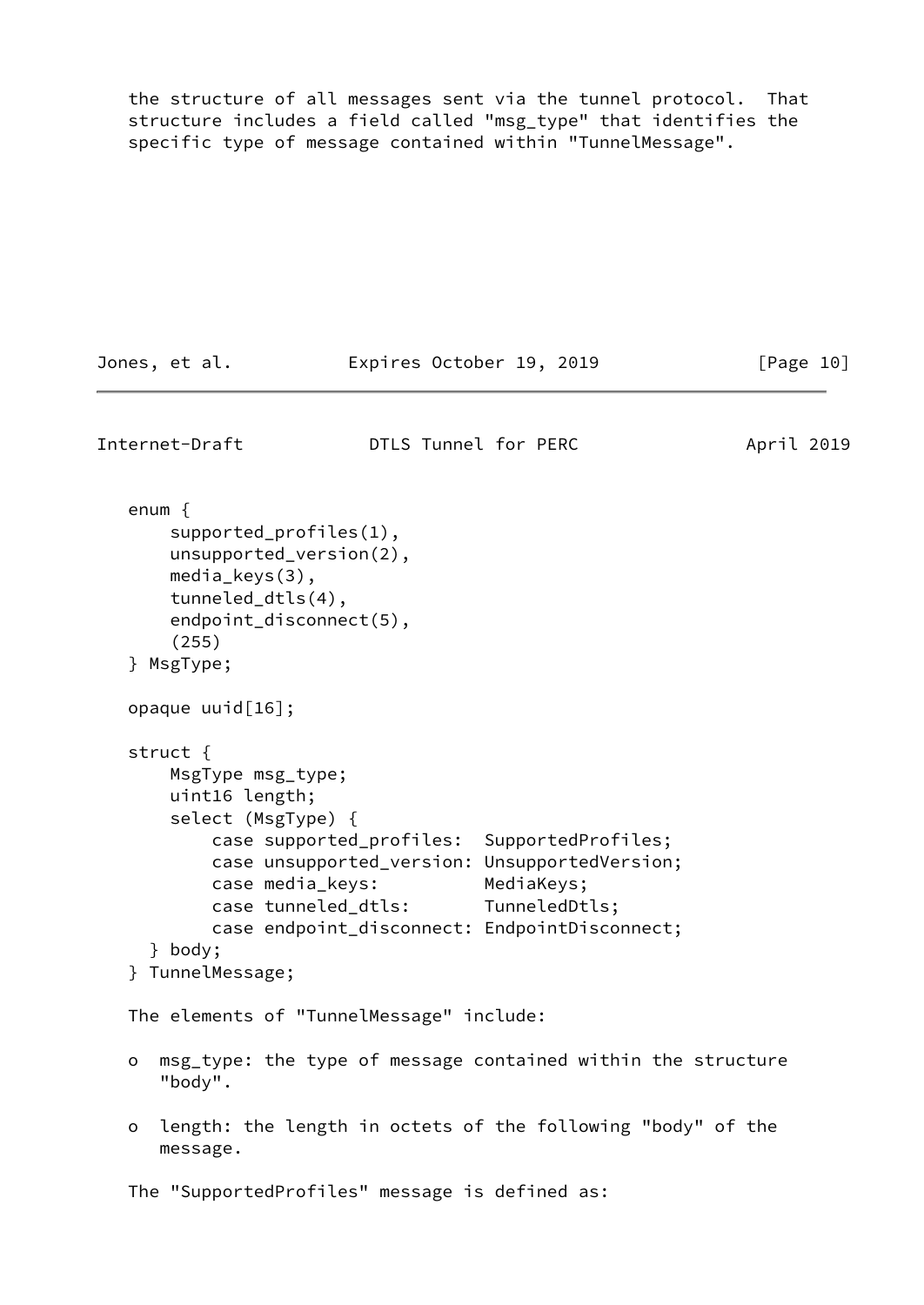uint8 SRTPProtectionProfile[2]; /\* from [RFC5764](https://datatracker.ietf.org/doc/pdf/rfc5764) \*/ struct { uint8 version; SRTPProtectionProfile protection profiles<0..2^16-1>; } SupportedProfiles; This message contains this single element: o version: indicates the version of this protocol (0x00). o protection\_profiles: The list of two-octet SRTP protection profile values as per [\[RFC5764](https://datatracker.ietf.org/doc/pdf/rfc5764)] supported by the media distributor. The "UnsupportedVersion" message is defined as follows: Jones, et al. Expires October 19, 2019 [Page 11] Internet-Draft DTLS Tunnel for PERC April 2019 struct { uint8 highest\_version; } UnsupportedVersion; The elements of "UnsupportedVersion" include: o highest\_version: indicates the highest supported protocol version. The "MediaKeys" message is defined as: struct { uuid association\_id; SRTPProtectionProfile protection\_profile; opaque mki<0..255>; opaque client\_write\_SRTP\_master\_key<1..255>; opaque server\_write\_SRTP\_master\_key<1..255>; opaque client\_write\_SRTP\_master\_salt<1..255>; opaque server\_write\_SRTP\_master\_salt<1..255>; } MediaKeys; The fields are described as follows:

 o association\_id: A value that identifies a distinct DTLS association between an endpoint and the key distributor.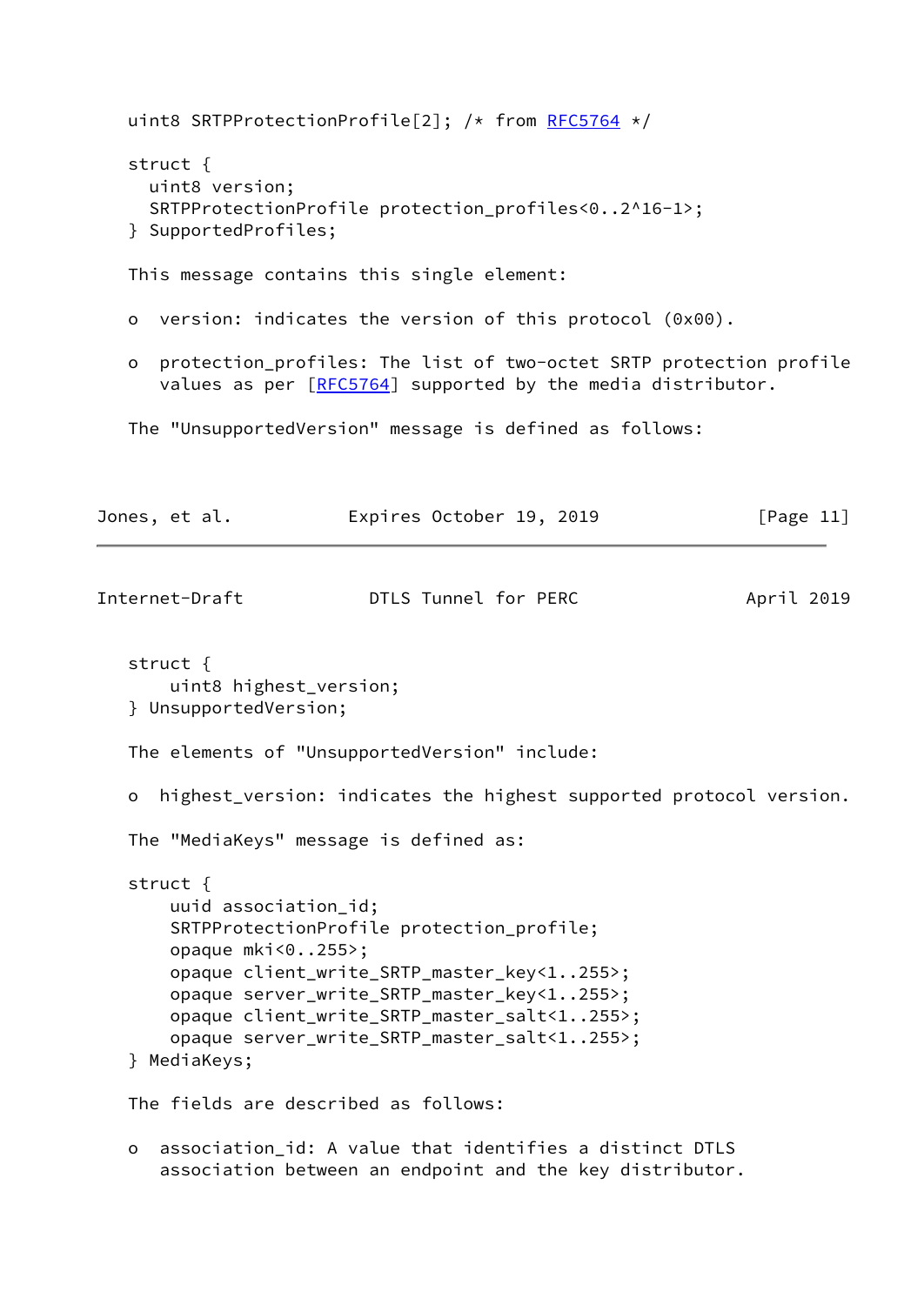```
 o protection_profiles: The value of the two-octet SRTP protection
  [RFC5764] used for this DTLS association.
RFC3711].
o client write SRTP master key: The value of the SRTP master key
   used by the client (endpoint).
 o server_write_SRTP_master_key: The value of the SRTP master key
   used by the server (media distributor).
 o client_write_SRTP_master_salt: The value of the SRTP master salt
   used by the client (endpoint).
 o server_write_SRTP_master_salt: The value of the SRTP master salt
   used by the server (media distributor).
 The "TunneledDtls" message is defined as:
 struct {
    uuid association_id;
    opaque dtls_message<0..2^16-1>;
 } TunneledDtls;
```

| Jones, et al. |  |  | Expires October 19, 2019 |  |  | [Page 12] |  |
|---------------|--|--|--------------------------|--|--|-----------|--|
|---------------|--|--|--------------------------|--|--|-----------|--|

<span id="page-13-0"></span>

The fields are described as follows:

- o association\_id: An value that identifies a distinct DTLS association between an endpoint and the key distributor.
- o dtls\_message: the content of the DTLS message received by the endpoint or to be sent to the endpoint.

The "EndpointDisconect" message is defined as:

```
 struct {
     uuid association_id;
 } EndpointDisconnect;
```
The fields are described as follows:

 o association\_id: An value that identifies a distinct DTLS association between an endpoint and the key distributor.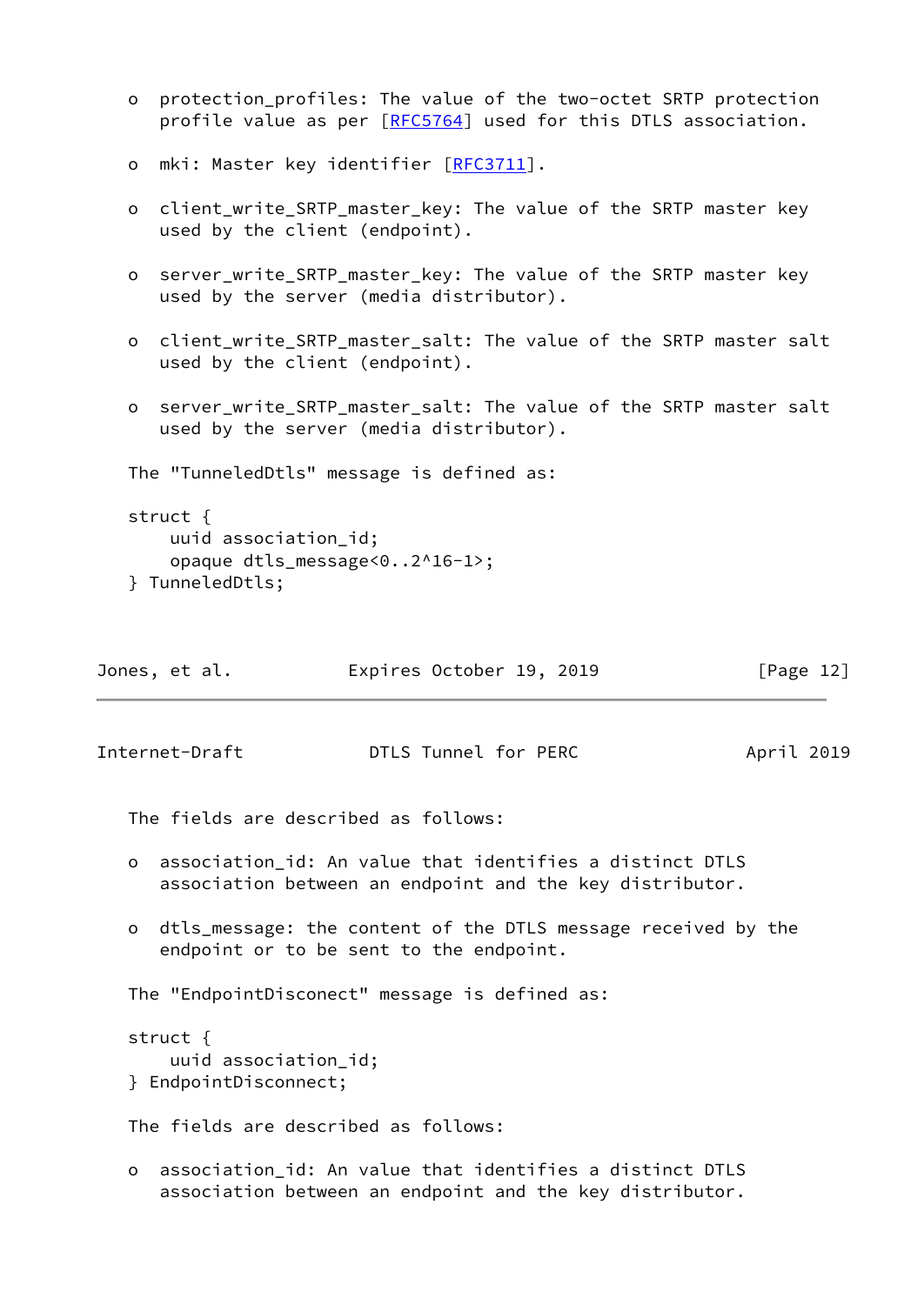### <span id="page-14-0"></span>[7](#page-14-0). Example Binary Encoding

 The "TunnelMessage" is encoded in binary following the procedures specified in [\[RFC5246](https://datatracker.ietf.org/doc/pdf/rfc5246)]. This section provides an example of what the bits on the wire would look like for the "SupportedProfiles" message that advertises support for both DOUBLE\_AEAD\_AES\_128\_GCM\_AEAD\_AES\_128\_GCM and DOUBLE\_AEAD\_AES\_256\_GCM\_AEAD\_AES\_256\_GCM [\[I-D.ietf-perc-double](#page-17-2)].

 RFC Editor Note: Please replace the values 0009 and 000A in the following two examples with whatever code points IANA assigned for DOUBLE\_AEAD\_AES\_128\_GCM\_AEAD\_AES\_128\_GCM and DOUBLE\_AEAD\_AES\_256\_GCM\_AEAD\_AES\_256\_GCM.

 TunnelMessage: message\_type: 0x01 length: 0x0007 SupportedProfiles: version: 0x00 protection\_profiles: 0x0004 (length) 0x0009000A (value)

 Thus, the encoding on the wire presented here in network bytes order would be this stream of octets:

0x0100070000040009000A

| Jones, et al. |  | Expires October 19, 2019 |  | [Page 13] |  |
|---------------|--|--------------------------|--|-----------|--|
|               |  |                          |  |           |  |

<span id="page-14-2"></span>Internet-Draft **DTLS Tunnel for PERC** April 2019

<span id="page-14-1"></span>[8](#page-14-1). IANA Considerations

 This document establishes a new registry to contain message type values used in the DTLS Tunnel protocol. These data type values are a single octet in length. This document defines the values shown in Table 1 below, leaving the balance of possible values reserved for future specifications:

| MsgType   Description          |
|--------------------------------|
| ______________________________ |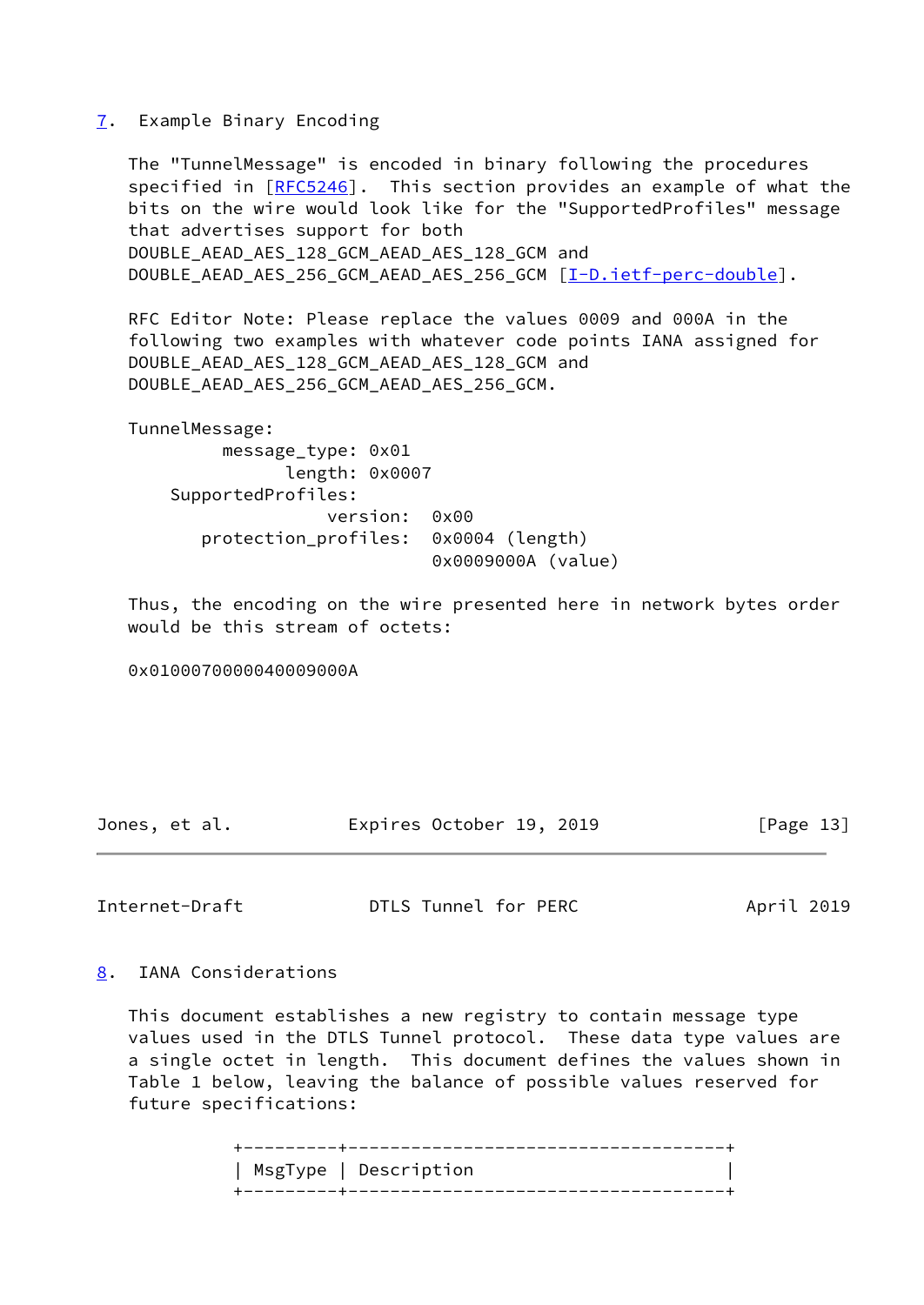|  | 0x01   Supported SRTP Protection Profiles  <br>0x02   Unsupported Version |  |
|--|---------------------------------------------------------------------------|--|
|  | 0x03   Media Keys                                                         |  |
|  | 0x04   Tunneled DTLS                                                      |  |
|  | 0x05   Endpoint Disconnect                                                |  |
|  |                                                                           |  |

Table 1: Data Type Values for the DTLS Tunnel Protocol

The value 0x00 and all values in the range 0x06 to 0xFF are reserved.

 The name for this registry is "Datagram Transport Layer Security (DTLS) Tunnel Protocol Data Types for Privacy Enhanced Conferencing".

<span id="page-15-0"></span>[9](#page-15-0). Security Considerations

 The encapsulated data is protected by the TLS connection from the endpoint to key distributor, and the media distributor is merely an on path entity. The media distributor does not have access to the end-to-end keying material This does not introduce any additional security concerns beyond a normal DTLS-SRTP association.

 The HBH keying material is protected by the mutual authenticated TLS connection between the media distributor and key distributor. The key distributor MUST ensure that it only forms associations with authorized media distributors or it could hand HBH keying material to untrusted parties.

 The supported profiles information sent from the media distributor to the key distributor is not particularly sensitive as it only provides the cryptographic algorithms supported by the media distributor. Further, it is still protected by the TLS connection between the media distributor and the key distributor.

<span id="page-15-2"></span>

| Jones, et al.  | Expires October 19, 2019 | [Page 14]  |
|----------------|--------------------------|------------|
|                |                          |            |
| Internet-Draft | DTLS Tunnel for PERC     | April 2019 |

### <span id="page-15-1"></span>[10.](#page-15-1) Acknowledgments

 The author would like to thank David Benham and Cullen Jennings for reviewing this document and providing constructive comments.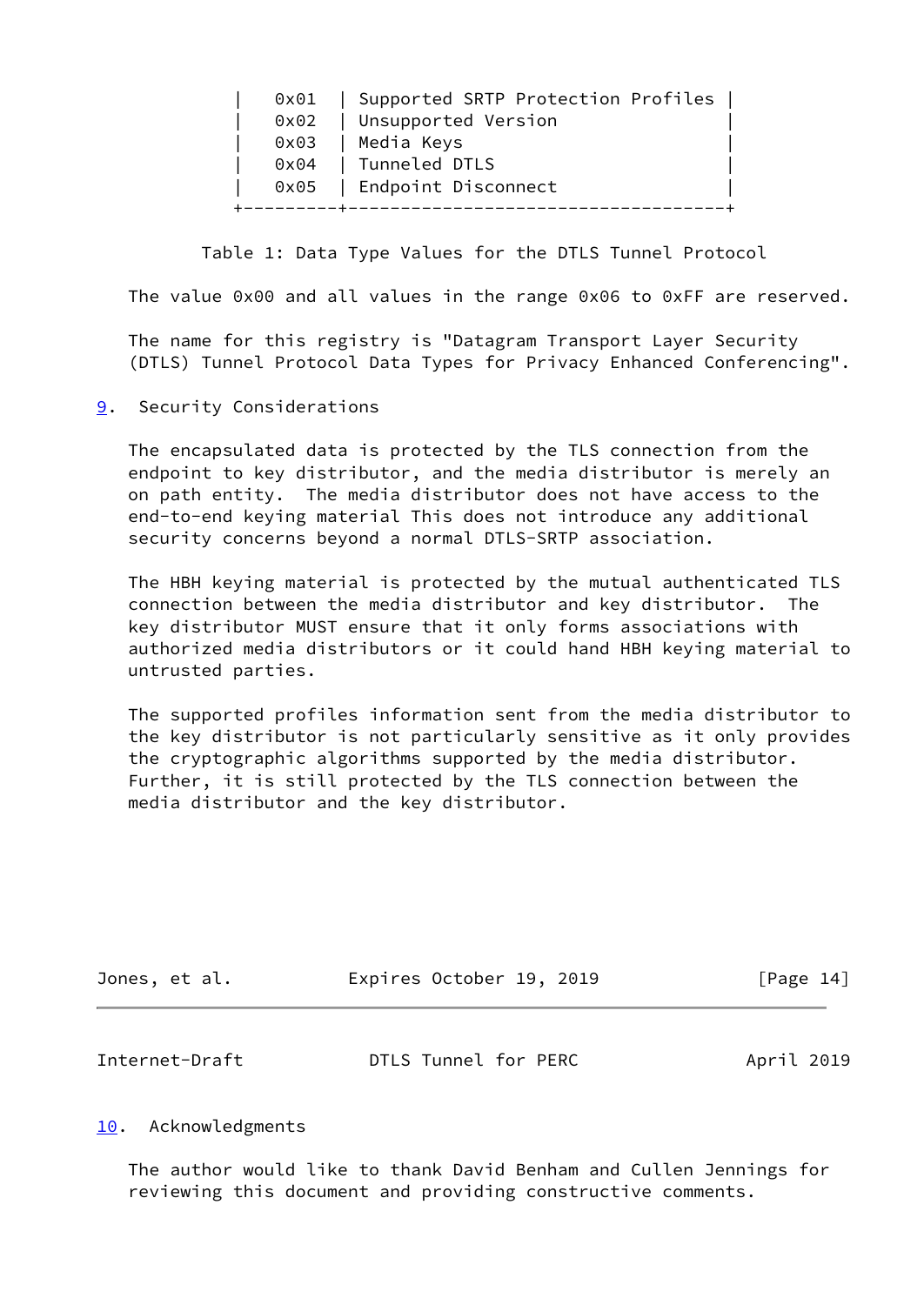### <span id="page-16-0"></span>[11.](#page-16-0) References

<span id="page-16-1"></span>[11.1](#page-16-1). Normative References

<span id="page-16-3"></span> [I-D.ietf-mmusic-dtls-sdp] Holmberg, C. and R. Shpount, "Session Description Protocol (SDP) Offer/Answer Considerations for Datagram Transport Layer Security (DTLS) and Transport Layer Security (TLS)", [draft-ietf-mmusic-dtls-sdp-32](https://datatracker.ietf.org/doc/pdf/draft-ietf-mmusic-dtls-sdp-32) (work in progress), October 2017.

<span id="page-16-2"></span> [I-D.thomson-mmusic-sdp-uks] Thomson, M. and E. Rescorla, "Unknown Key Share Attacks on uses of Transport Layer Security with the Session Description Protocol (SDP)", [draft-thomson-mmusic-sdp-](https://datatracker.ietf.org/doc/pdf/draft-thomson-mmusic-sdp-uks-00)

[uks-00](https://datatracker.ietf.org/doc/pdf/draft-thomson-mmusic-sdp-uks-00) (work in progress), April 2017. [RFC2119] Bradner, S., "Key words for use in RFCs to Indicate

- Requirement Levels", [BCP 14](https://datatracker.ietf.org/doc/pdf/bcp14), [RFC 2119](https://datatracker.ietf.org/doc/pdf/rfc2119), DOI 10.17487/RFC2119, March 1997, <[https://www.rfc-editor.org/info/rfc2119>](https://www.rfc-editor.org/info/rfc2119).
- [RFC3264] Rosenberg, J. and H. Schulzrinne, "An Offer/Answer Model with Session Description Protocol (SDP)", [RFC 3264](https://datatracker.ietf.org/doc/pdf/rfc3264), DOI 10.17487/RFC3264, June 2002, <[https://www.rfc-editor.org/info/rfc3264>](https://www.rfc-editor.org/info/rfc3264).
- [RFC3550] Schulzrinne, H., Casner, S., Frederick, R., and V. Jacobson, "RTP: A Transport Protocol for Real-Time Applications", STD 64, [RFC 3550](https://datatracker.ietf.org/doc/pdf/rfc3550), DOI 10.17487/RFC3550, July 2003, <<https://www.rfc-editor.org/info/rfc3550>>.
- [RFC3711] Baugher, M., McGrew, D., Naslund, M., Carrara, E., and K. Norrman, "The Secure Real-time Transport Protocol (SRTP)", [RFC 3711,](https://datatracker.ietf.org/doc/pdf/rfc3711) DOI 10.17487/RFC3711, March 2004, <[https://www.rfc-editor.org/info/rfc3711>](https://www.rfc-editor.org/info/rfc3711).
- [RFC4122] Leach, P., Mealling, M., and R. Salz, "A Universally Unique IDentifier (UUID) URN Namespace", [RFC 4122,](https://datatracker.ietf.org/doc/pdf/rfc4122) DOI 10.17487/RFC4122, July 2005, <[https://www.rfc-editor.org/info/rfc4122>](https://www.rfc-editor.org/info/rfc4122).

Jones, et al. **Expires October 19, 2019** [Page 15]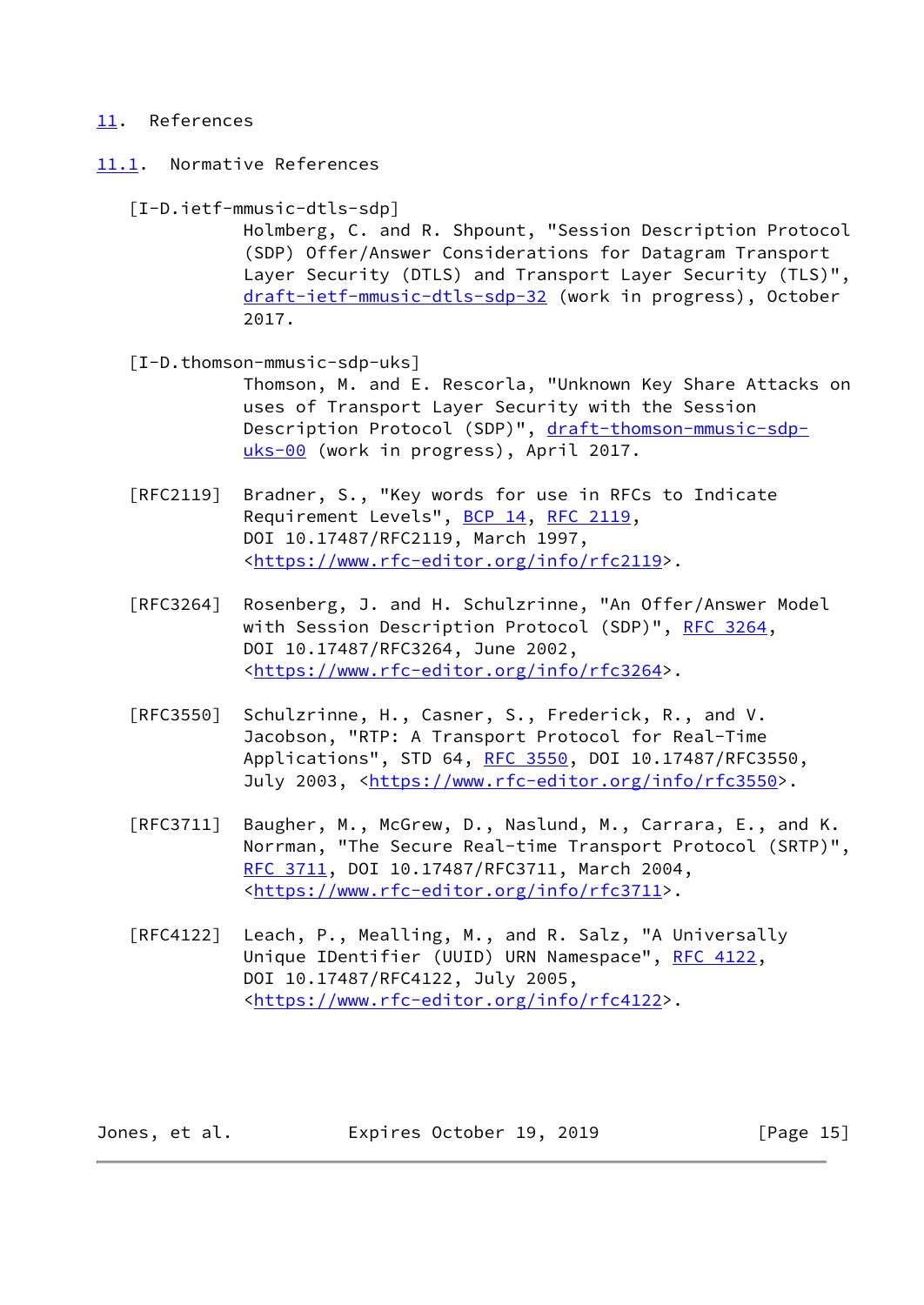- <span id="page-17-1"></span> [RFC5246] Dierks, T. and E. Rescorla, "The Transport Layer Security (TLS) Protocol Version 1.2", [RFC 5246](https://datatracker.ietf.org/doc/pdf/rfc5246), DOI 10.17487/RFC5246, August 2008, <[https://www.rfc-editor.org/info/rfc5246>](https://www.rfc-editor.org/info/rfc5246).
- [RFC5764] McGrew, D. and E. Rescorla, "Datagram Transport Layer Security (DTLS) Extension to Establish Keys for the Secure Real-time Transport Protocol (SRTP)", [RFC 5764](https://datatracker.ietf.org/doc/pdf/rfc5764), DOI 10.17487/RFC5764, May 2010, <[https://www.rfc-editor.org/info/rfc5764>](https://www.rfc-editor.org/info/rfc5764).
- [RFC6347] Rescorla, E. and N. Modadugu, "Datagram Transport Layer Security Version 1.2", [RFC 6347](https://datatracker.ietf.org/doc/pdf/rfc6347), DOI 10.17487/RFC6347, January 2012, [<https://www.rfc-editor.org/info/rfc6347](https://www.rfc-editor.org/info/rfc6347)>.
- <span id="page-17-0"></span>[11.2](#page-17-0). Informative References

<span id="page-17-2"></span>[I-D.ietf-perc-double]

 Jennings, C., Jones, P., Barnes, R., and A. Roach, "SRTP Double Encryption Procedures", [draft-ietf-perc-double-10](https://datatracker.ietf.org/doc/pdf/draft-ietf-perc-double-10) (work in progress), October 2018.

 [RFC4566] Handley, M., Jacobson, V., and C. Perkins, "SDP: Session Description Protocol", [RFC 4566](https://datatracker.ietf.org/doc/pdf/rfc4566), DOI 10.17487/RFC4566, July 2006, <<https://www.rfc-editor.org/info/rfc4566>>.

Authors' Addresses

 Paul E. Jones Cisco Systems, Inc. 7025 Kit Creek Rd. Research Triangle Park, North Carolina 27709 USA

 Phone: +1 919 476 2048 Email: paulej@packetizer.com

 Paul M. Ellenbogen Princeton University

 Phone: +1 206 851 2069 Email: pe5@cs.princeton.edu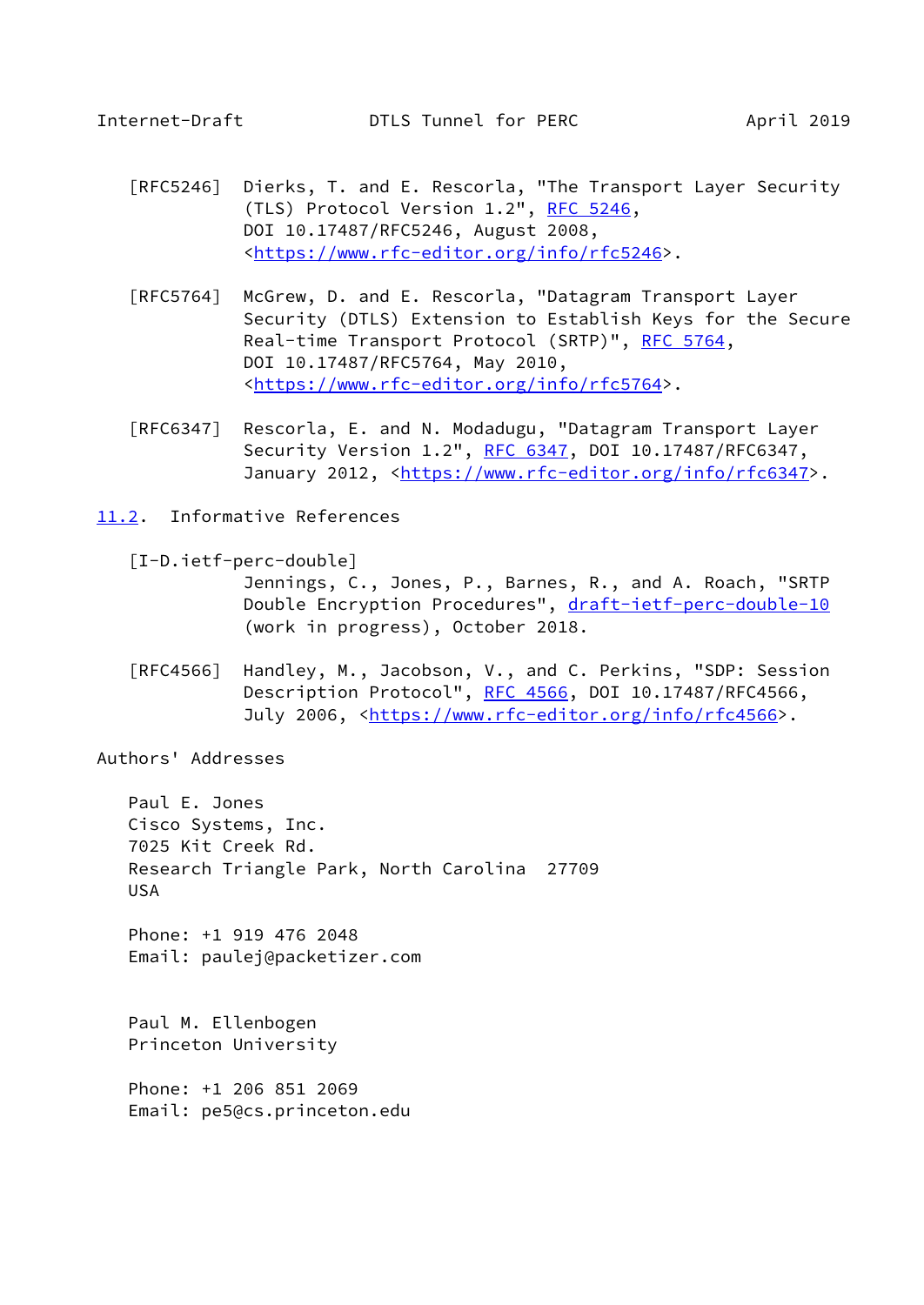Nils H. Ohlmeier Mozilla

 Phone: +1 408 659 6457 Email: nils@ohlmeier.org